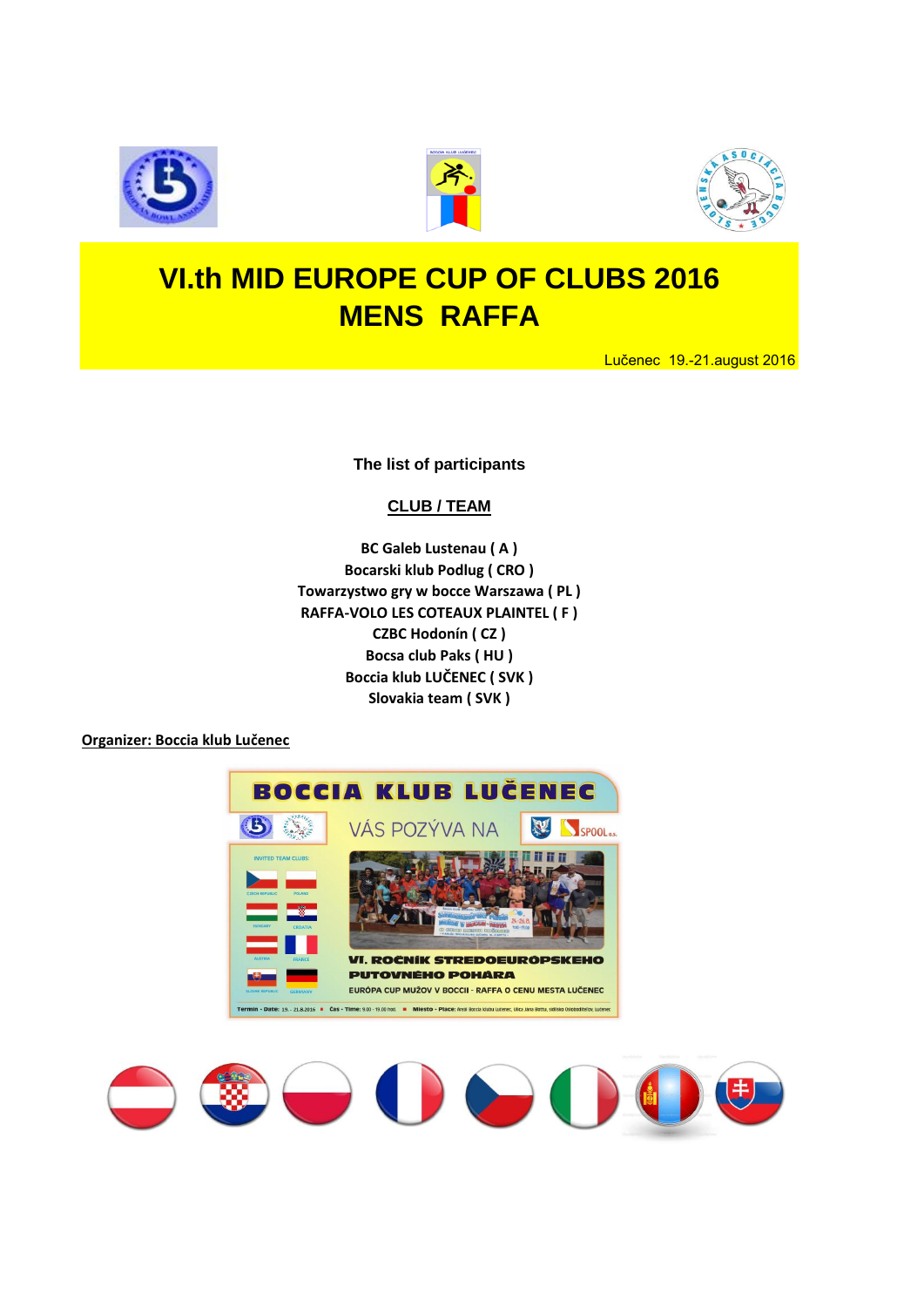## **VI.th MID EUROPE CUP OF CLUBS 2016**

| <b>GROUP</b><br>$\mathbf{A}$                               | <b>BOCCIA KLUB</b><br><b>LUČENEC</b> | <b>RAFFA-VOLO</b><br><b>LES COTEAUX</b><br><b>PLAINTEL</b> | <b>BC PAKS</b> | <b>BOCARSKI</b><br><b>KLUB PODLUG</b> | points | score | ranking        |
|------------------------------------------------------------|--------------------------------------|------------------------------------------------------------|----------------|---------------------------------------|--------|-------|----------------|
| <b>BOCCIA KLUB</b><br><b>LUČENEC</b>                       | $\overline{2}$                       | 1:2                                                        | 2:0            | 2:0                                   | 2      | 5:2   | $\overline{2}$ |
| <b>RAFFA-VOLO LES</b><br><b>COTEAUX</b><br><b>PLAINTEL</b> | 2:1                                  | $\Omega$                                                   | 2:1            | 2:0                                   | 3      | 6:2   | 1              |
| <b>BC PAKS</b>                                             | 0:2                                  | 1:2                                                        | 1              | 2:1                                   | 1      | 3:5   | 3              |
| <b>BOCARSKI KLUB</b><br><b>PODLUG</b>                      | 0:2                                  | 0:2                                                        | 1:2            | 6                                     | 1      | 1:6   | 4              |

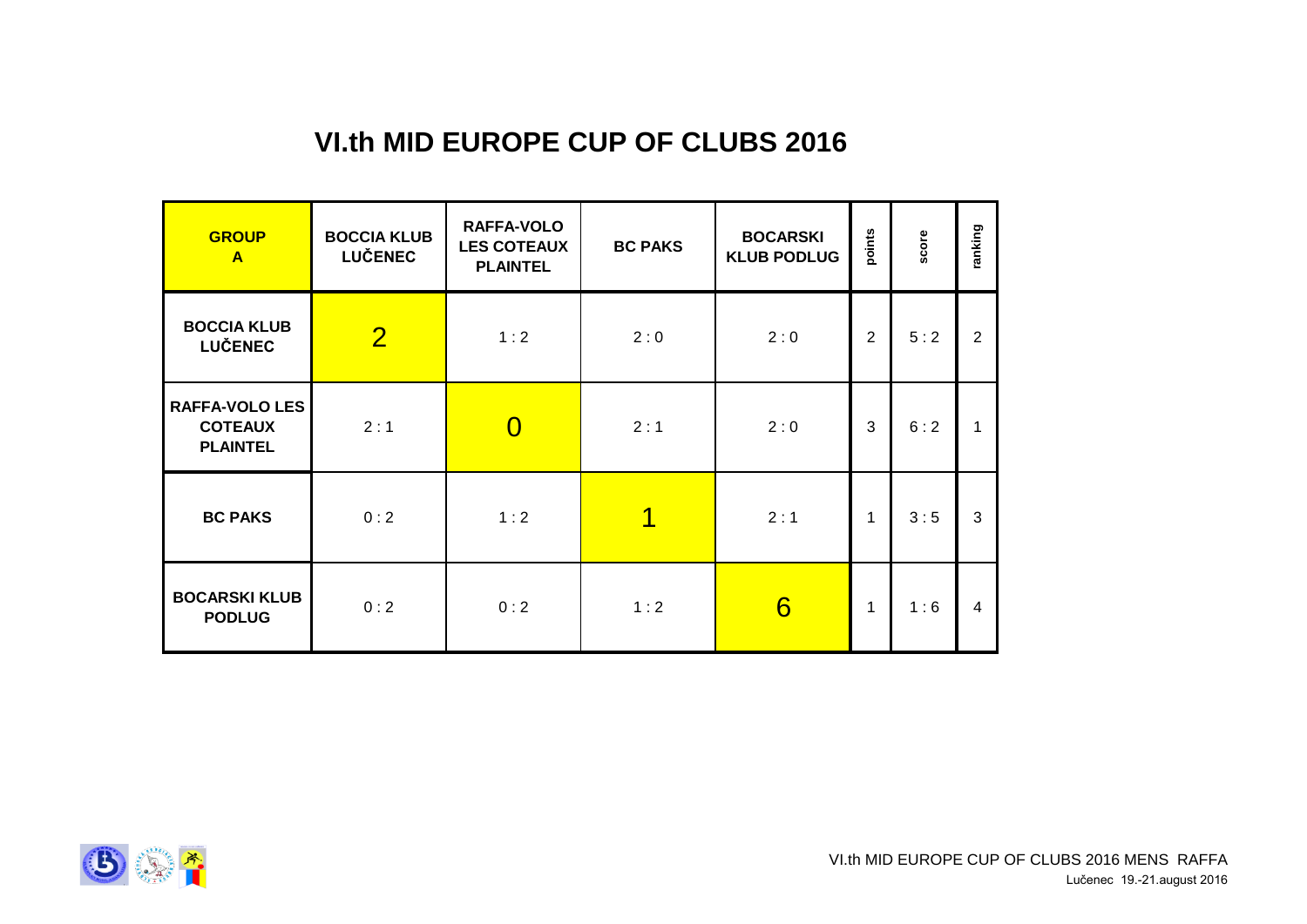### **VI.th MID EUROPE CUP OF CLUBS 2016**

| <b>GROUP</b><br>B                  | <b>SLOVAKIA TEAM</b> | <b>TGB</b><br><b>WARSZAWA</b> | <b>BC GALEB</b><br><b>LUSTENAU</b> | <b>CZBC HODONÍN</b> | points         | score | ranking        |
|------------------------------------|----------------------|-------------------------------|------------------------------------|---------------------|----------------|-------|----------------|
| <b>SLOVAKIA</b><br><b>TEAM</b>     | $\overline{2}$       | 2:1                           | 2:1                                | 1:2                 | $\overline{2}$ | 5:4   |                |
| <b>TGB</b><br><b>WARSZAWA</b>      | 1:2                  | $\overline{0}$                | 2:0                                | 2:0                 | $\overline{2}$ | 5:2   | $\overline{2}$ |
| <b>BC GALEB</b><br><b>LUSTENAU</b> | 1:2                  | 0:2                           | 1                                  | 2:0                 | 1              | 3:4   | 3              |
| <b>CZBC HODONÍN</b>                | 2:1                  | 0:2                           | 0:2                                | 6                   | 1              | 2:5   | 4              |

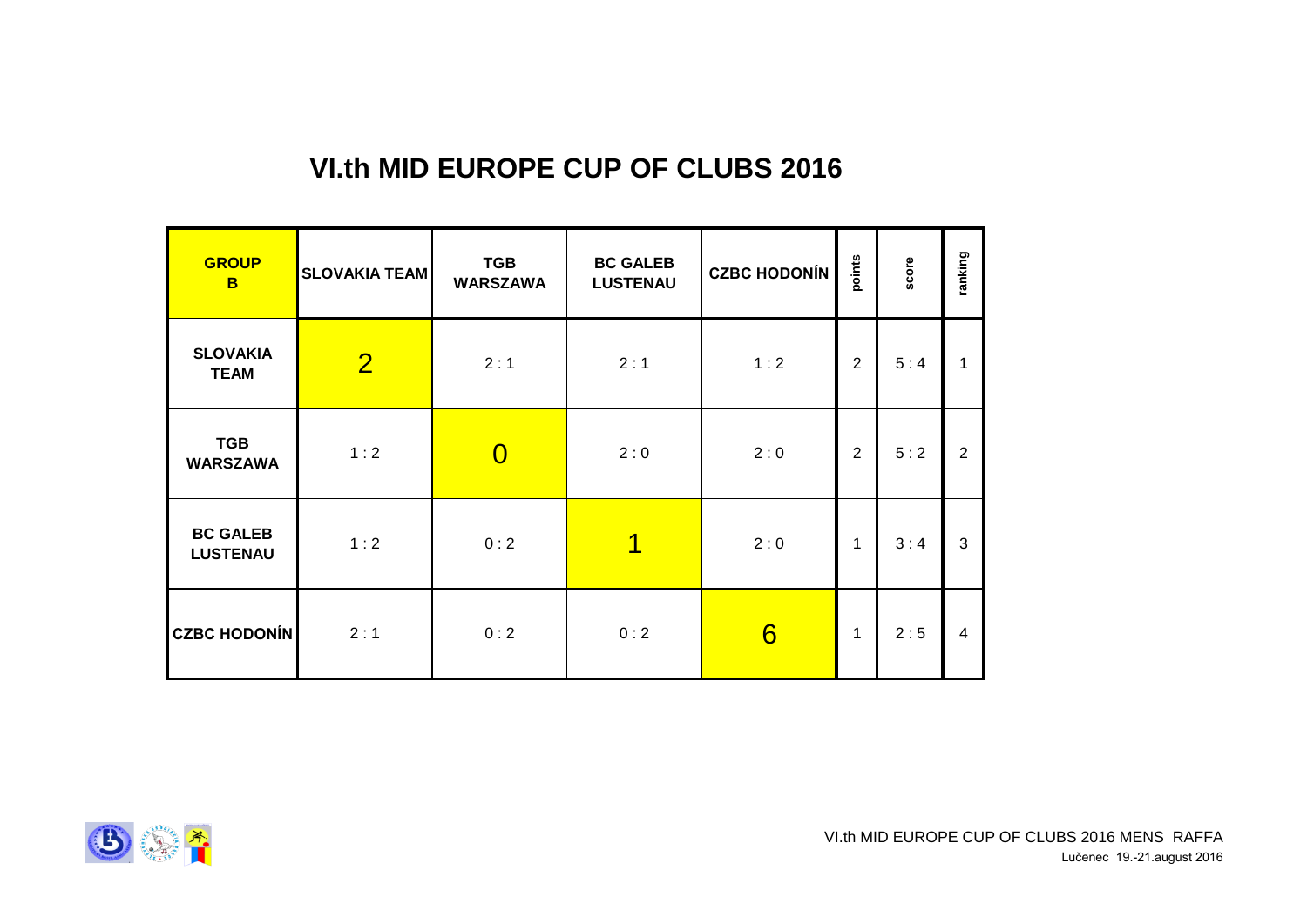# **SEMIFINALE**

| RAFFA-VOLO LES COTEAUX<br><b>PLAINTEL</b> | <b>TGB WARSZAWA</b>        |  |
|-------------------------------------------|----------------------------|--|
|                                           |                            |  |
| <b>SLOVAKIA TEAM</b>                      | <b>BOCCIA KLUB LUČENEC</b> |  |

## **3 - 4. place**

| <b>RAFFA-VOLO LES</b>   | <b>SLOVAKIA TEAM</b> |  |
|-------------------------|----------------------|--|
| <b>COTEAUX PLAINTEL</b> |                      |  |

## **FINALE**

| <b>BOCCIA KLUB LUČENEC</b><br><b>TGB WARSZAWA</b> |  |  |
|---------------------------------------------------|--|--|
|---------------------------------------------------|--|--|

# **VI.th MID EUROPE CUP OF CLUBS 2016 RESULTS**

- 1 **Boccia klub Lučenec I ( SK )**
- 2 **Towarzystwo gry w bocce Warszawa ( PL )**
- 3 **Slovakia team ( SK )**
- 4 **RAFFA-VOLO LES COTEAUX PLAINTEL ( F )**
- 5 **Bocsa club Paks (HU)**
- 5 **BC Galeb Lustenau (A)**
- 7 **Bocarsky klub Podlug (CRO)**
- 7 **CZBC Hodonín (CZ)**

*Ján Macko - president BK Lu*č*enec*